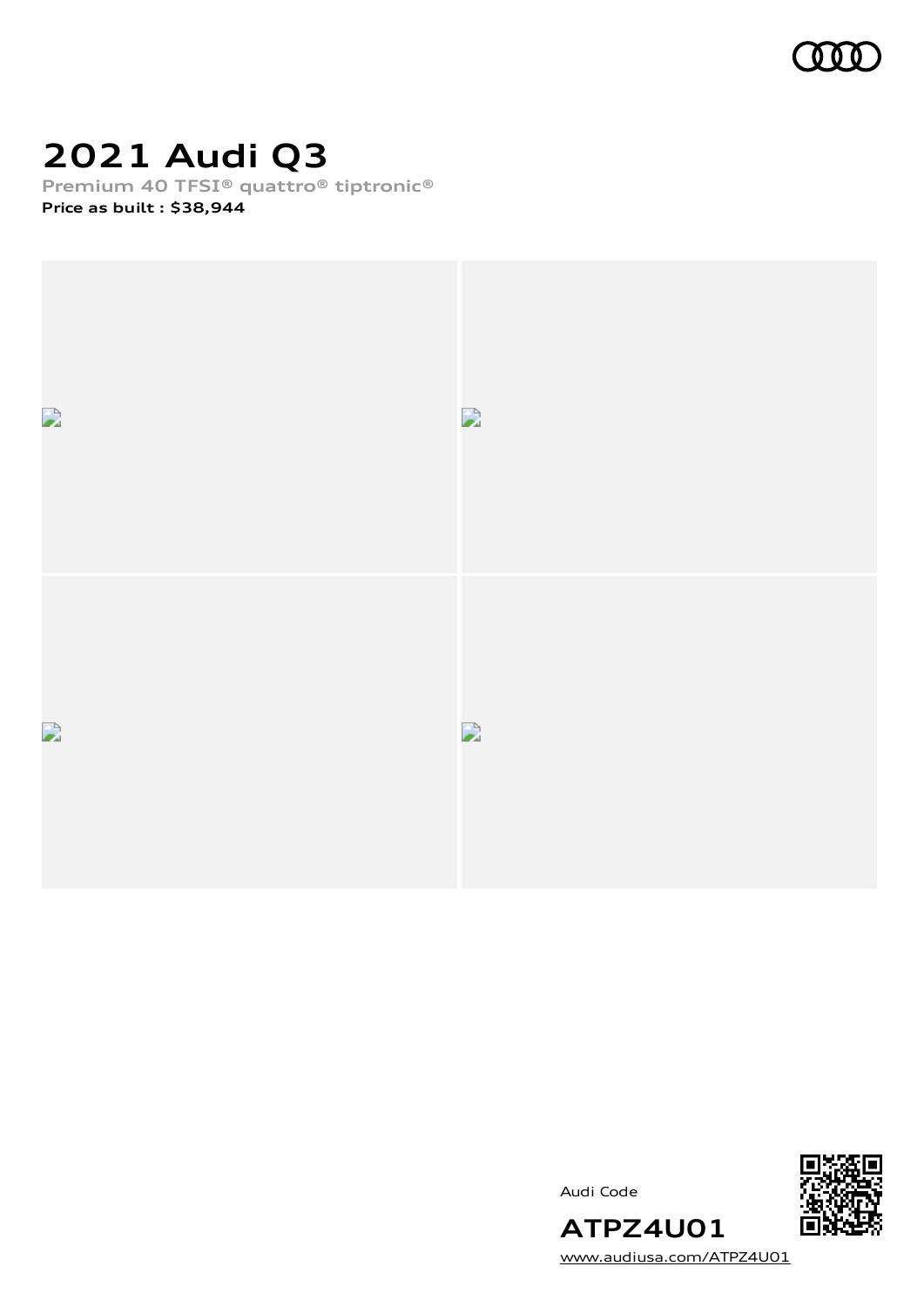### **Summary**

#### **Audi 2021 Audi Q3** Premium 40 TFSI® quattro® tiptronic®

**Price as buil[t](#page-10-0)** \$38,944

#### **Exterior colour**

Navarra Blue metallic

### D

#### **Further Information**

| Mileage | 17,375 miles |
|---------|--------------|
|         | No           |

**Warranty**

#### **Interior colour**

| Seats     | Black |
|-----------|-------|
| Dashboard | Black |
| Carpet    | Black |
| Headliner | Black |

#### **Audi Code** ATPZ4U01

**Your configuration on www.audiusa.com** [www.audiusa.com/ATPZ4U01](https://www.audiusa.com/ATPZ4U01)

**Commission number** 4b9b92970a0e09b01ff7

#### **Technical Specifications**

Engine type 2.0-liter four-cylinder Displacement/Bore and 1,984/82.5 x 92.8 cc/mm stroke Max. output 184 HP Torque 221 lb-ft@rpm Top track speed [1](#page-10-0)30 mph $<sup>1</sup>$ </sup> Acceleration (0 - 60 mph) 8.6 seconds Recommended fuel Regular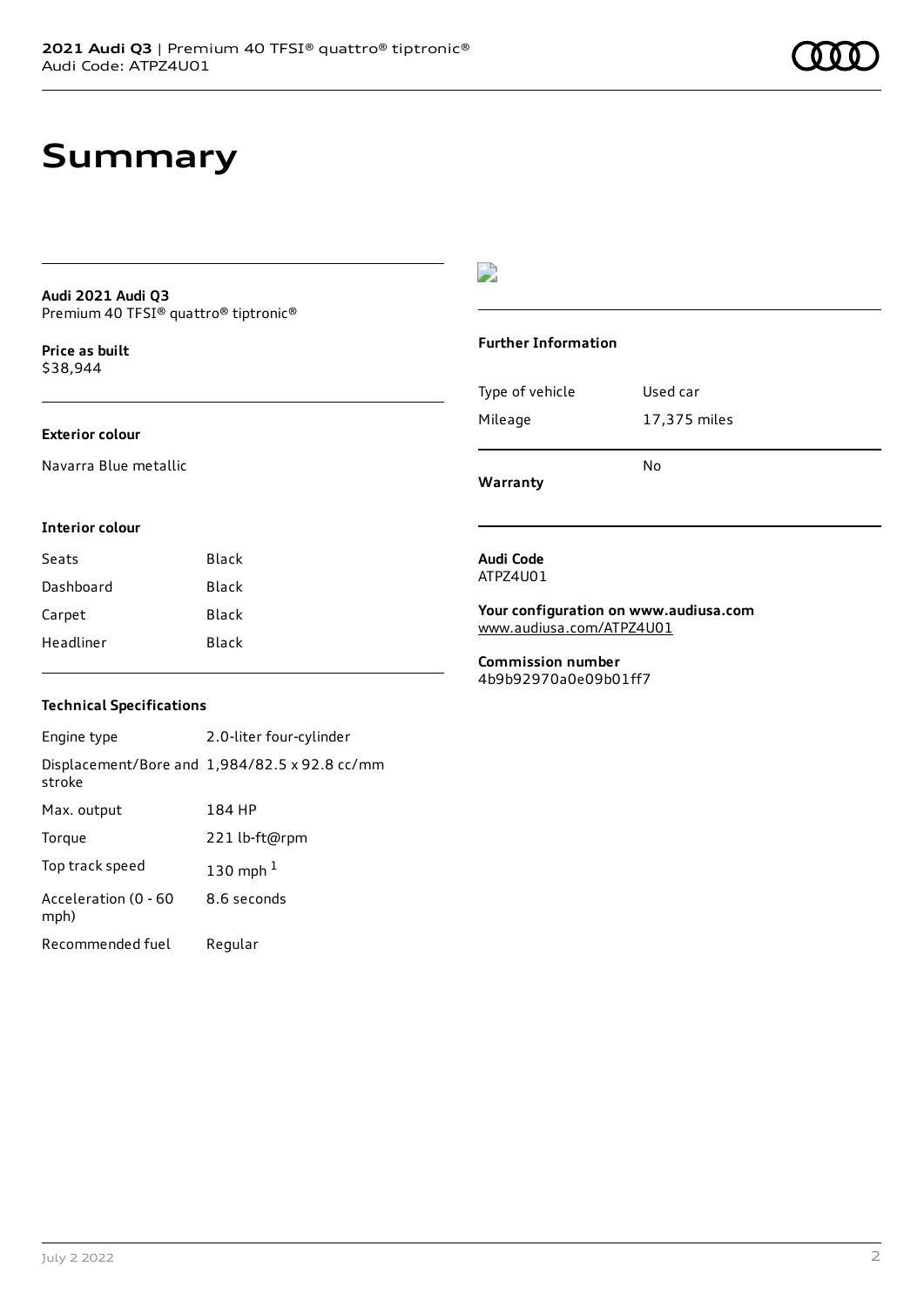# **Equipment**

Navarra Blue metallic

Audi advanced key-keyless start, stop and entry

Power-adjustable, power-folding, heated exterior side mirrors with auto-dimming on driver side

Convenience package

Auto-dimming frame-less interior rear view mirror with digital compass

LED interior lighting package

Parking system plus (front and rear acoustic sensors)

Audi side assist

SiriusXM® with 90-day All Access trial subscription





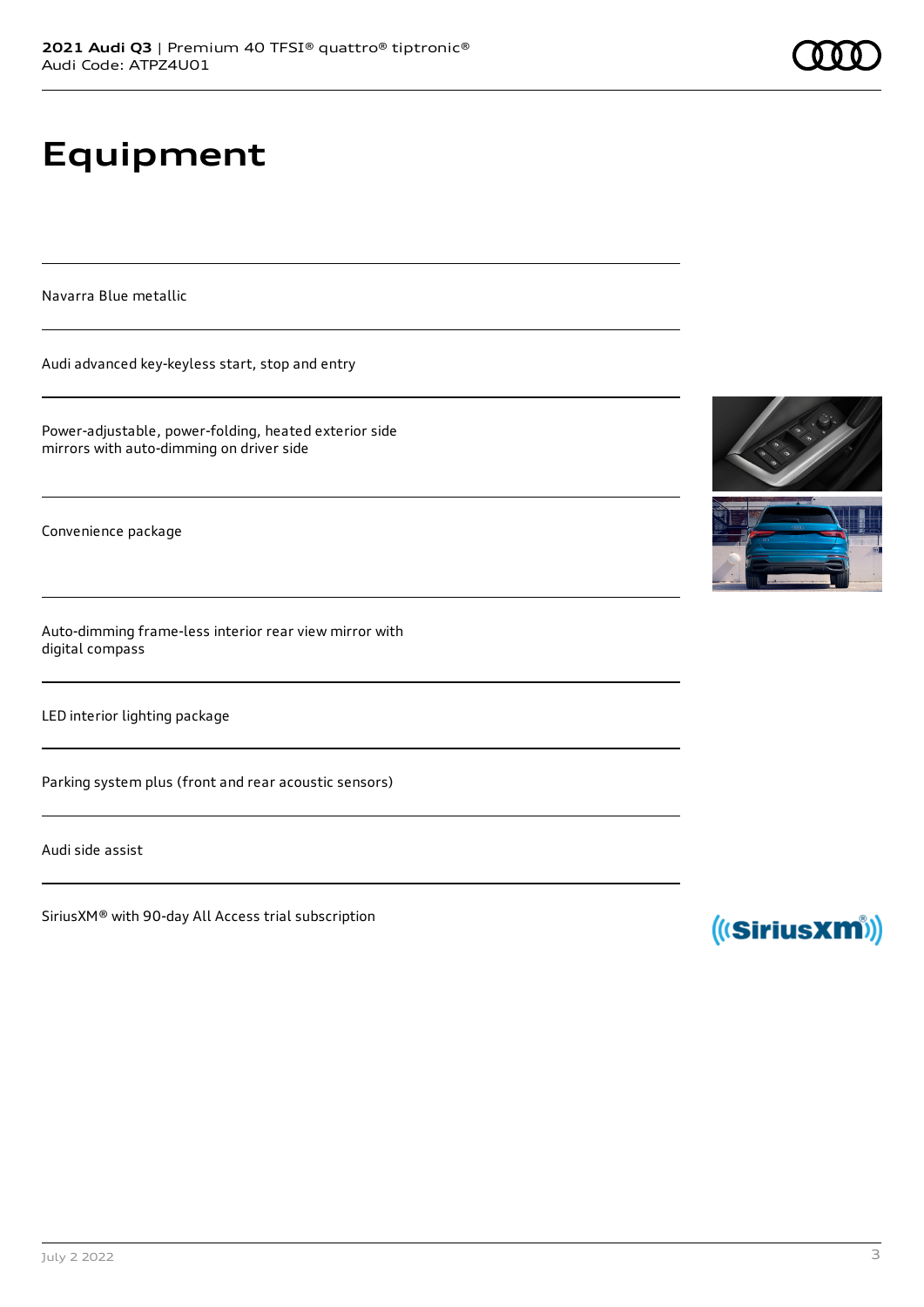## **Standard features**

| 4UB             | Driver and front-passenger advanced airbags                     |
|-----------------|-----------------------------------------------------------------|
| 1AS             | Electronic stability program (ESP) with<br>offroad mode         |
| UH1             | Electromechanical parking brake                                 |
| 8T2             | Cruise control system                                           |
| 6Y2             | Top speed electronically limited to 130 mph                     |
| 4H <sub>5</sub> | Electronic rear child door locks                                |
| 1 N 3           | Power steering                                                  |
| 7K6             | Tire-pressure monitoring system                                 |
| 4X3             | Advanced Airbag Protection System                               |
| 8N6             | Light/rain sensor                                               |
| 3B7             | Lower Anchors and Tethers for Children<br>(LATCH) in rear seats |
|                 |                                                                 |

| <b>Interior</b> |                                                |
|-----------------|------------------------------------------------|
| QE1             | Storage package                                |
| Q11             | Aluminium interior package                     |
| 3FU             | Power panoramic sunroof                        |
| 7M0             | Door sill inlays                               |
| 6NQ             | Black cloth headliner                          |
| KH5             | Three-zone automatic climate control<br>system |
| 1 XW            | Three-spoke multifunction steering wheel       |
| 7HC             | Extended leather package                       |
| 6F3             | Front center armrest                           |
| 4F7             | Power tailgate                                 |
| 5KR             | Split-folding 40/20/40 rear seatbacks          |
| N1M             | Leather seat covers                            |
| 4A3             | <b>Heated front seats</b>                      |

#### **Exterior**

| 1D <sub>8</sub> | Provision for towing bracket           |
|-----------------|----------------------------------------|
| 1S1             | Vehicle tool kit and vehicle jack      |
| 3S1             | Aluminum roof rails                    |
| 511             | Tailgate roof spoiler                  |
| 8EX             | LED headlights                         |
| 8TB             | Rear fog lights                        |
| H87             | 235/55 R18 all-season tires            |
| 8VM             | LED taillights with dynamic indicators |
| 47B             | Aluminum trim around exterior windows  |
| C3T             | 18" 5-arm design silver wheels         |
|                 |                                        |

#### **Infotainment and Driver Assistance**

5MA Micrometallic Silver inlays

| UG5             | Hill descent control                                                                                      |
|-----------------|-----------------------------------------------------------------------------------------------------------|
| 6K <sub>2</sub> | Audi pre sense® front with pedestrian<br>protection                                                       |
| 2H <sub>6</sub> | Audi drive select                                                                                         |
| 7W1             | Audi pre sense® basic                                                                                     |
| UI <sub>2</sub> | Audi smartphone interface including Apple<br>CarPlay® and Google™ Android Auto™ for<br>compatible devices |
| KA <sub>2</sub> | Rear view camera                                                                                          |
| 8G1             | High beam assist                                                                                          |
| 9VD             | Audi sound system                                                                                         |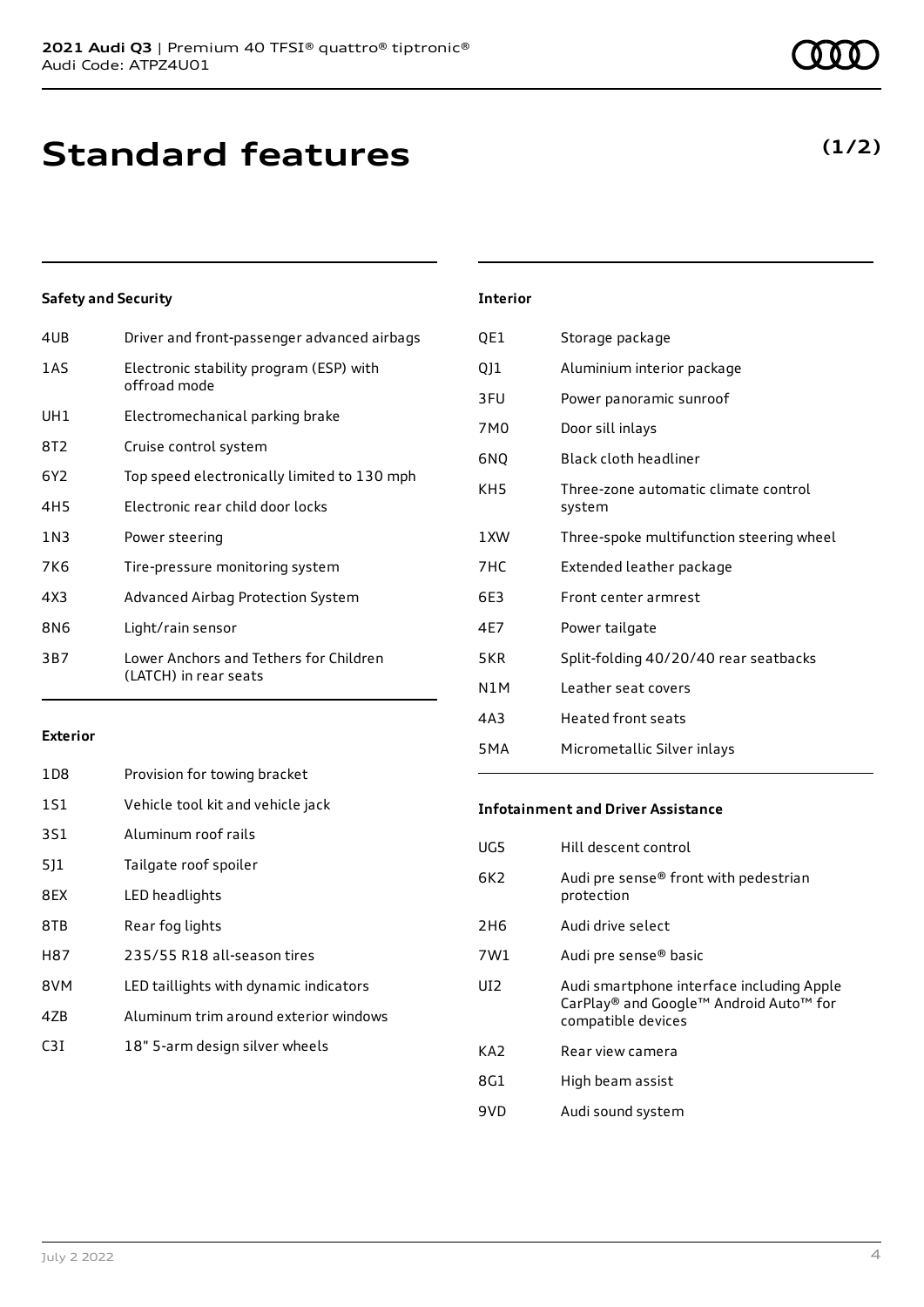**(2/2)**

### **Standard features**

#### **Infotainment and Driver Assistance**

- 9S0 Digital instrument cluster 10.25"
- I8V MMI® with 8.8" display
- QH1 Voice dialogue system
- 9ZX BLUETOOTH wireless technology preparation for mobile phone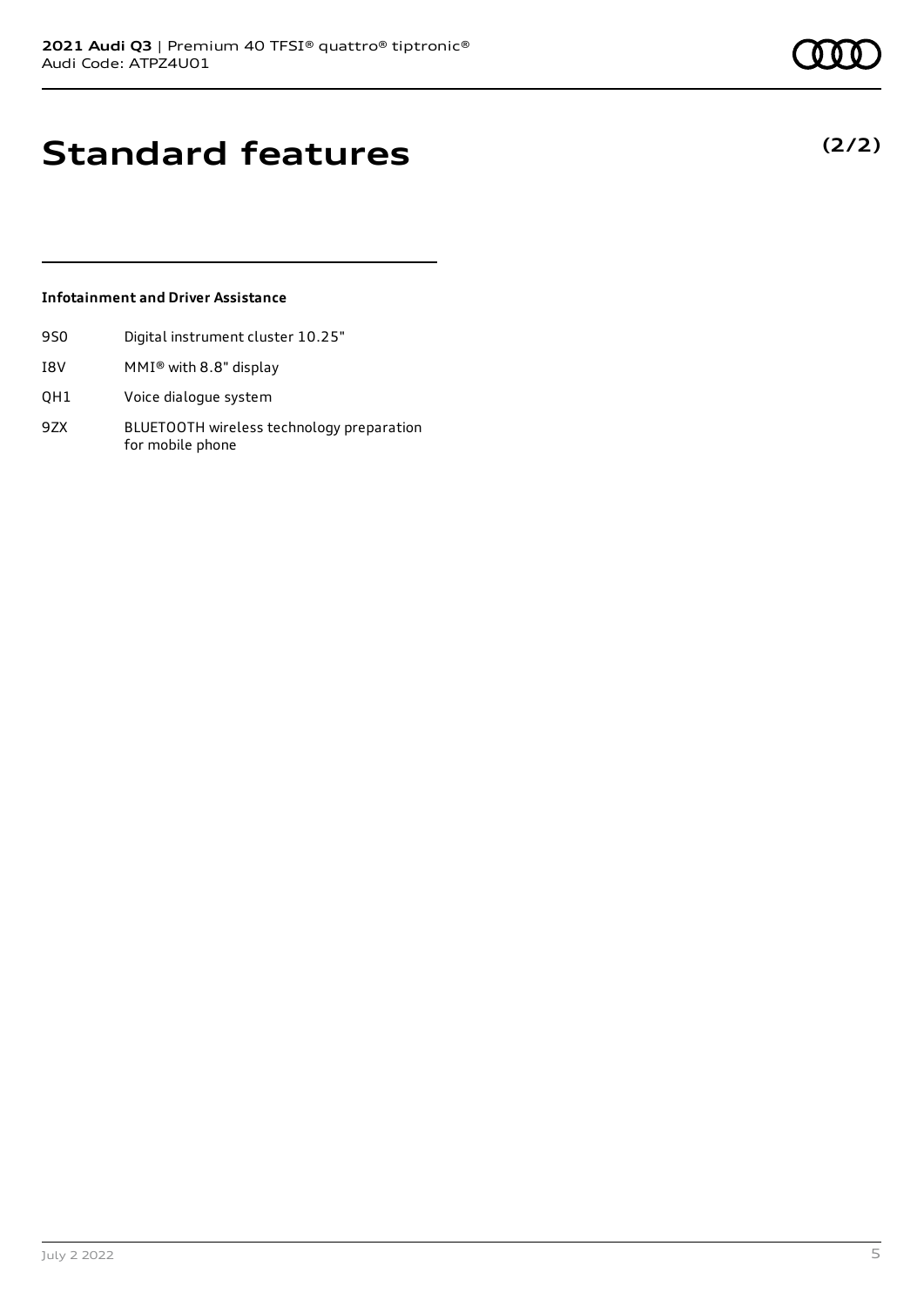# **Dealer remarks**

CARFAX One-Owner. Clean CARFAX.

Fresh Oil Change, Alarm w/Motion Sensor, Audi Advanced Key, Audi Parking System Plus, Audi Side Assist, Convenience Package, Exterior Parking Camera Rear, Frameless Auto-Dimming Interior Mirror w/Compass, Heated Power-Folding Exterior Mirrors, LED Interior Lighting Package, Panic alarm, Power Liftgate, Power moonroof, SiriusXM All Access Service.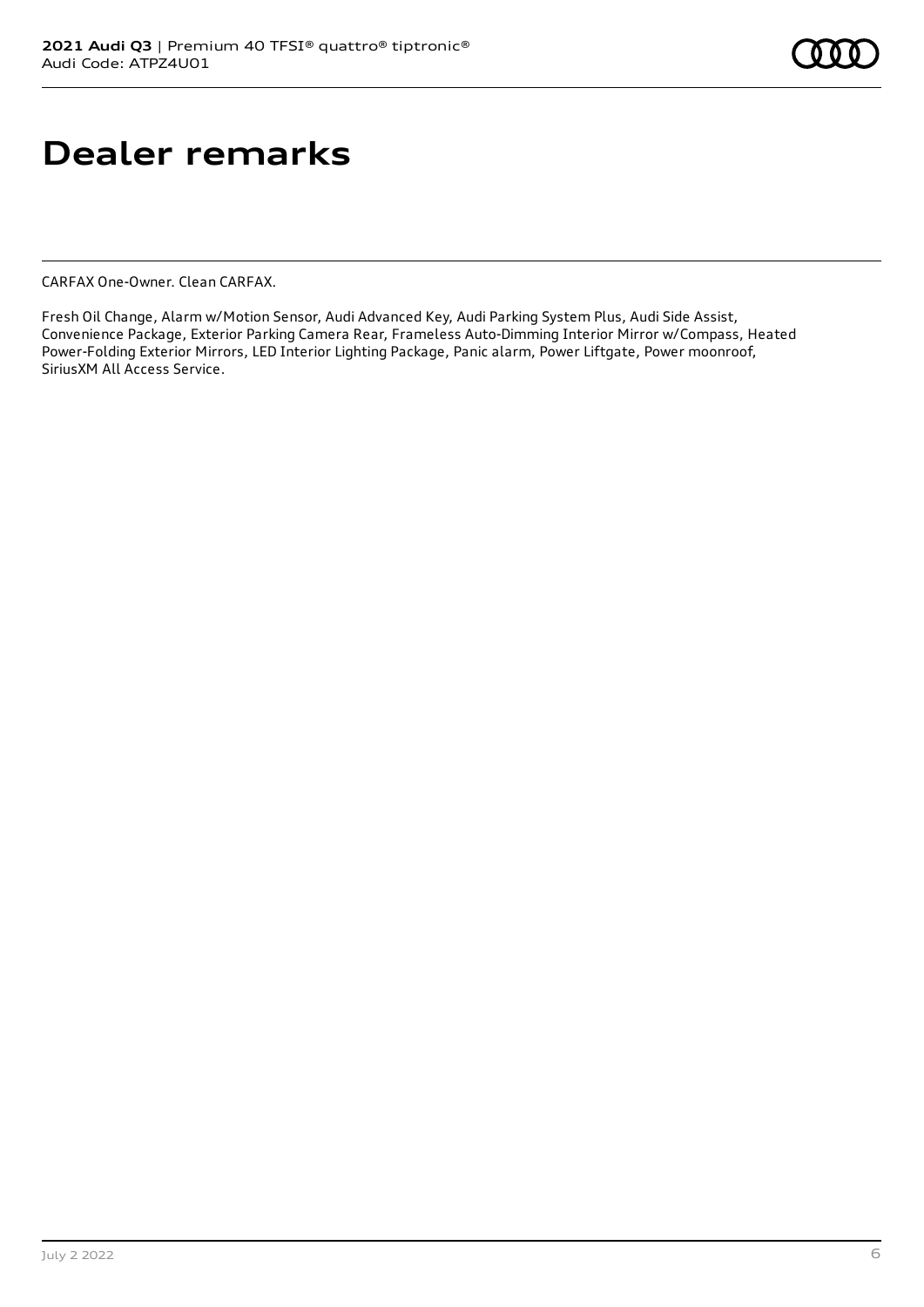# **Technical Specifications**

#### **Engineering | Performance**

| Engine type                                 | 2.0-liter four-cylinder                       |
|---------------------------------------------|-----------------------------------------------|
| Power Level                                 | 40                                            |
| Max. output                                 | 184 HP                                        |
| Displacement                                | 2.0 L                                         |
| Torque                                      | 221 lb-ft@rpm                                 |
| Valvetrain                                  | 16-valve DOHC                                 |
| Acceleration (0 - 60<br>mph)                | 8.6 seconds                                   |
| Engine block                                | Cast-iron                                     |
| Induction/fuel injection Turbocharged/TFSI® |                                               |
| Cylinder head                               | Aluminum-alloy                                |
| stroke                                      | Displacement/Bore and 1,984/82.5 x 92.8 cc/mm |
| Top track speed <sup>1</sup>                | $130$ mph                                     |

| Front axle                    | MacPherson strut front suspension                        |
|-------------------------------|----------------------------------------------------------|
| Rear axle                     | Four-link rear suspension                                |
|                               |                                                          |
| <b>Brakes</b>                 |                                                          |
| <b>Front brakes</b>           | 13.4 in                                                  |
| Rear brakes                   | $11.8$ in                                                |
| Parking brake                 | Electromechanical                                        |
|                               |                                                          |
| <b>Body</b>                   |                                                          |
| Material                      | Multi-material body construction<br>(steel and aluminum) |
| Corrosion protection          | Multistep anti-corrosion protection                      |
|                               |                                                          |
| <b>Warranty   Maintenance</b> |                                                          |

#### **Transmission | Drivetrain**

| Drivetrain type | quattro <sup>®</sup> all-wheel drive                         |
|-----------------|--------------------------------------------------------------|
| Transmission    | Eight-speed Tiptronic <sup>®</sup> automatic<br>transmission |

#### **Steering**

Steering type Electromechanical power steering system Turning diameter, curb-38.4 ft to-curb

**Suspension**

Warranty 4-year/50,000-mile Audi New Vehicle Limited Warranty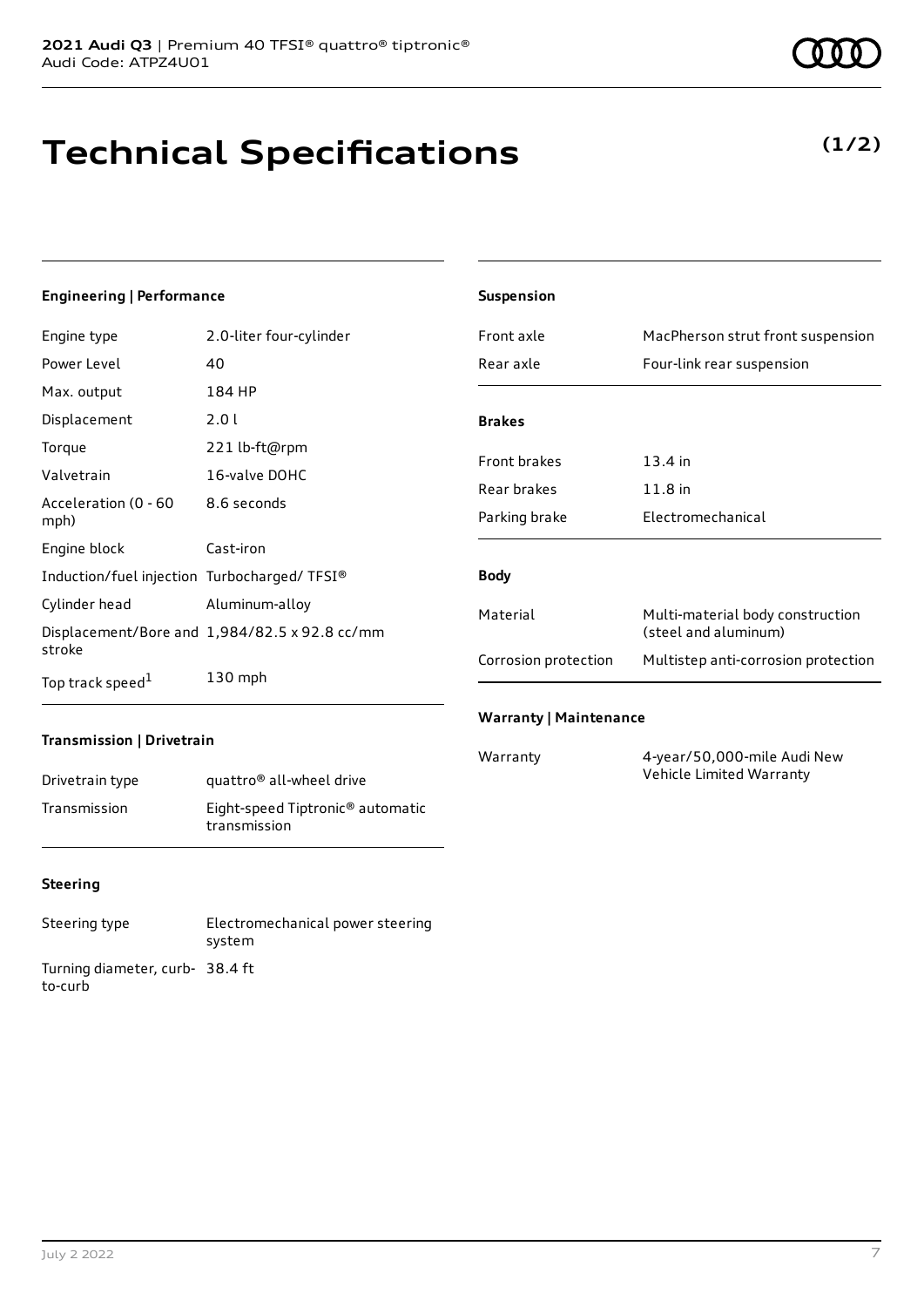### **Technical Specifications**

#### **Exterior Measurements**

| Height                           | 62.9 in   |
|----------------------------------|-----------|
| Overall width without<br>mirrors | 72.8 in   |
| Length                           | 176.6 in  |
| Wheelbase                        | 105.5 in  |
| Drag coefficient                 | $0.36$ Cw |
| Overall width with<br>mirrors    | 79.7 in   |
| Track rear                       | 61.9 in   |
| <b>Track front</b>               | 62.2 in   |

#### **Interior measurements**

| Seating capacity                          | 5                      |
|-------------------------------------------|------------------------|
| Head room with middle 37.6 in<br>sunroof  |                        |
| Head room with front<br>sunroof           | 39.6 in                |
| Shoulder room, front                      | 56.7 in                |
| Leg room, middle                          | $36.1$ in              |
| Shoulder room, middle                     | $55.1$ in              |
| Leg room, front                           | 40.0 in                |
| Cargo volume, rear<br>seatbacks up/folded | 23.7/48.0 cu ft, cu ft |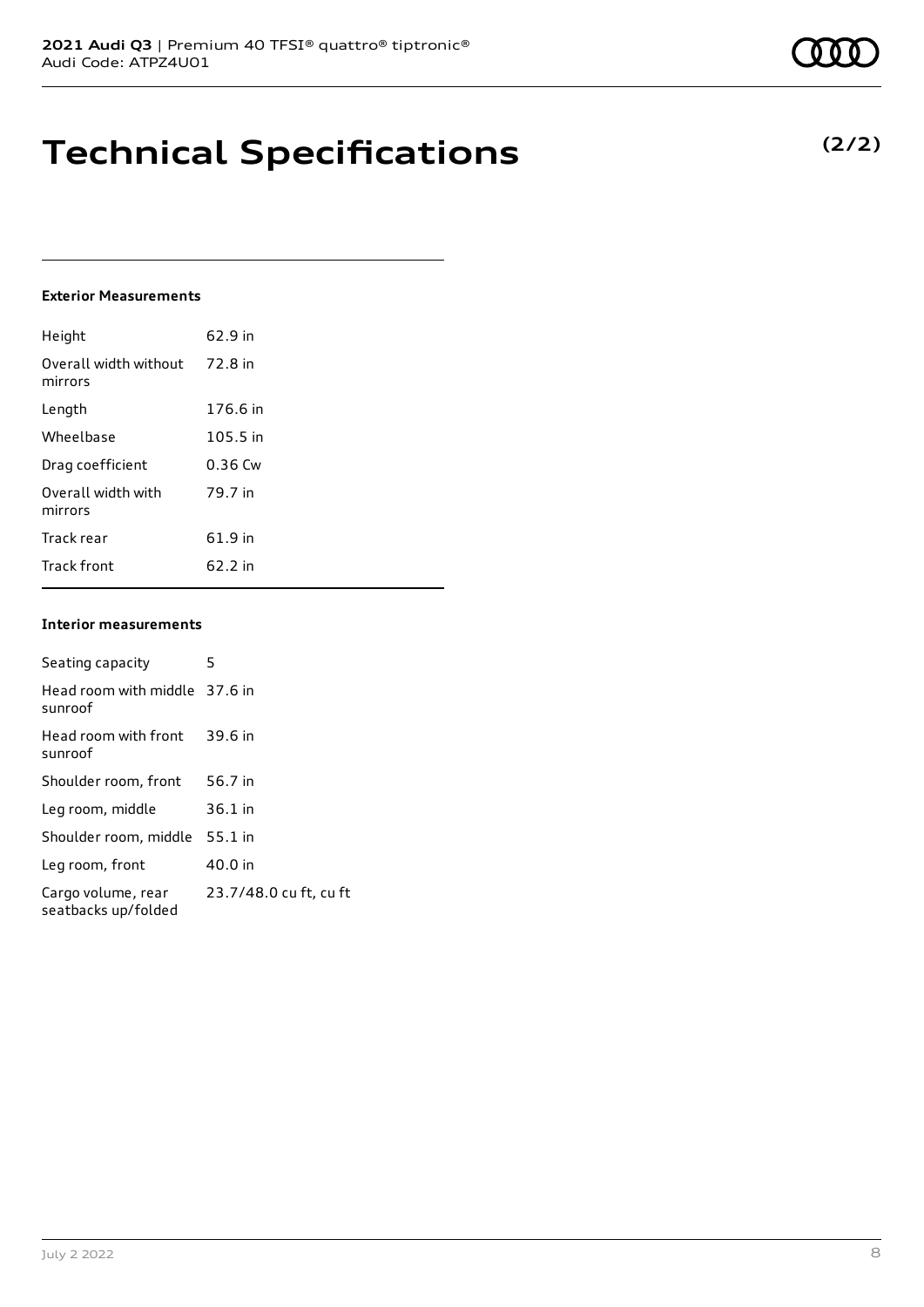### **Consumption- and emission**

**Consumption by NEDC**

combined 25 mpg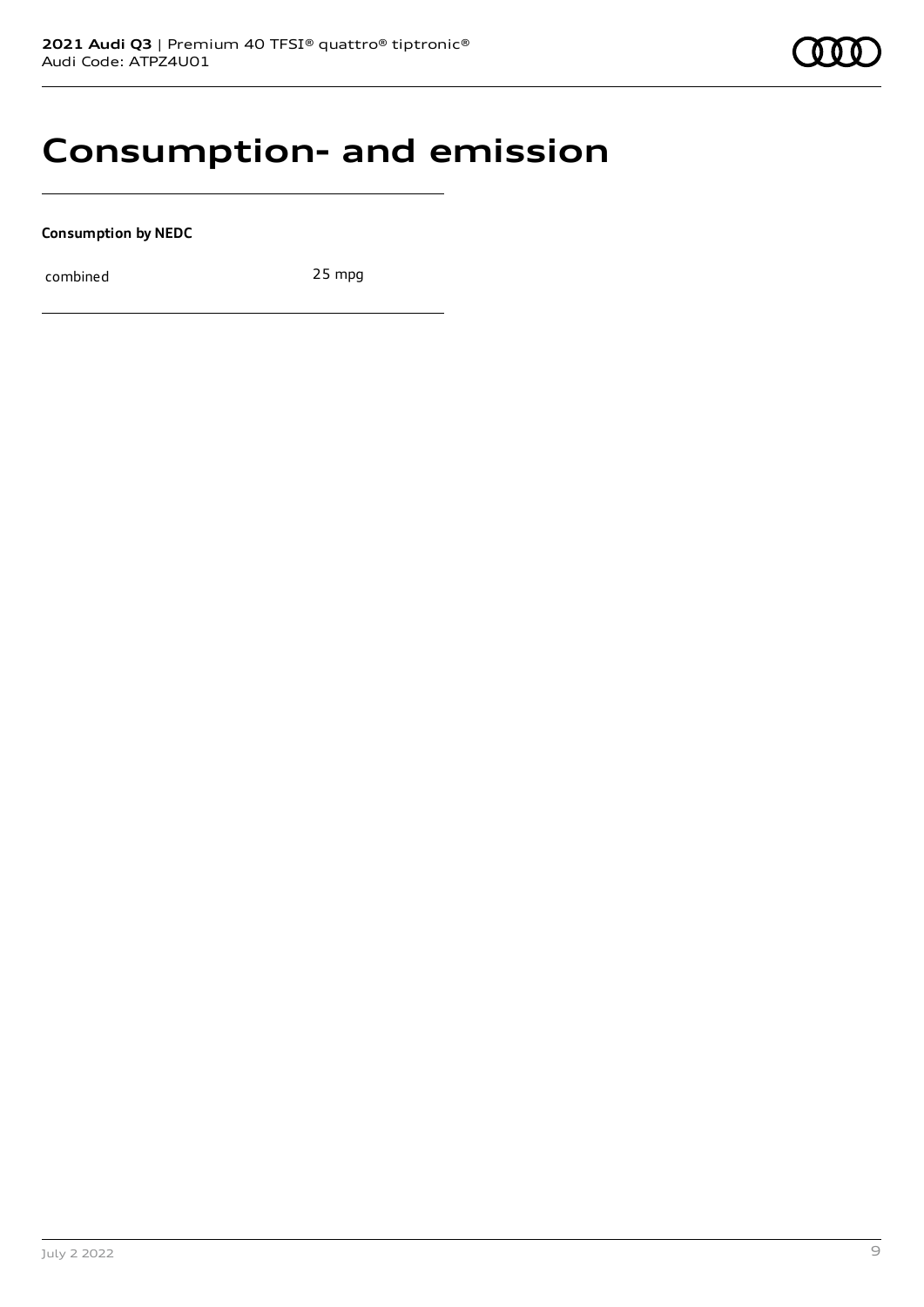### **Contact**

Dealer **Audi Tulsa**

4208 S Memorial Dr 74145 Tulsa OK

Phone: +19187122834 FAX: 9182808200

www: [https://www.auditulsa.com](https://www.auditulsa.com/)